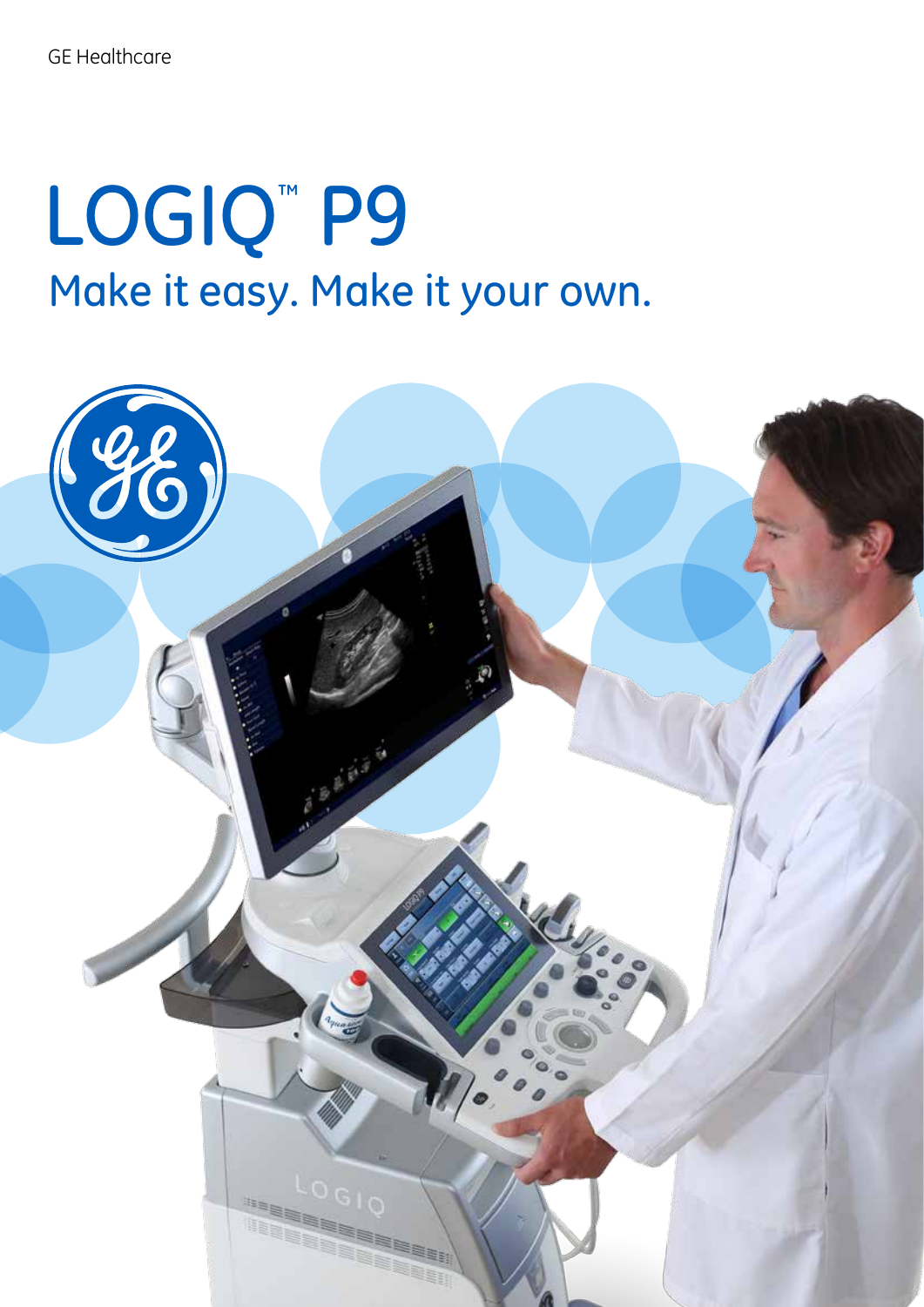When we asked ultrasound users like you to describe the ideal general imaging system, they had three words for us. **Make it easy.**

## You asked for simplicity. We delivered.

The LOGIQ™ P9 is easy to use and enables fast exams through customizable user workflow and productivity tools. It's the choice for a **Personalized**, **Patient-centric** and **Practical** ultrasound system.

## **Make it easy**

Make it easy to operate the system. To acquire diagnostic images. To access features and applications. To take on a busy schedule. To receive support. And, make it easy to afford.

Introducing the LOGIQ P9 ultrasound system from GE Healthcare – a general imaging system designed for quick diagnostic exploration and full schedules.

Whether the need is immediate triage or a comprehensive exam, you can rely on the budget friendly LOGIQ P9 system to provide the consistent image quality, comprehensive application coverage, and ease of use that enable clinicians to make timely, confident decisions.



Keystroke reduction 1 **44%**



#### Innovative My Page provides simplified user controls:

- Personalize to user preference
- Large 10.4 inch touchpanel

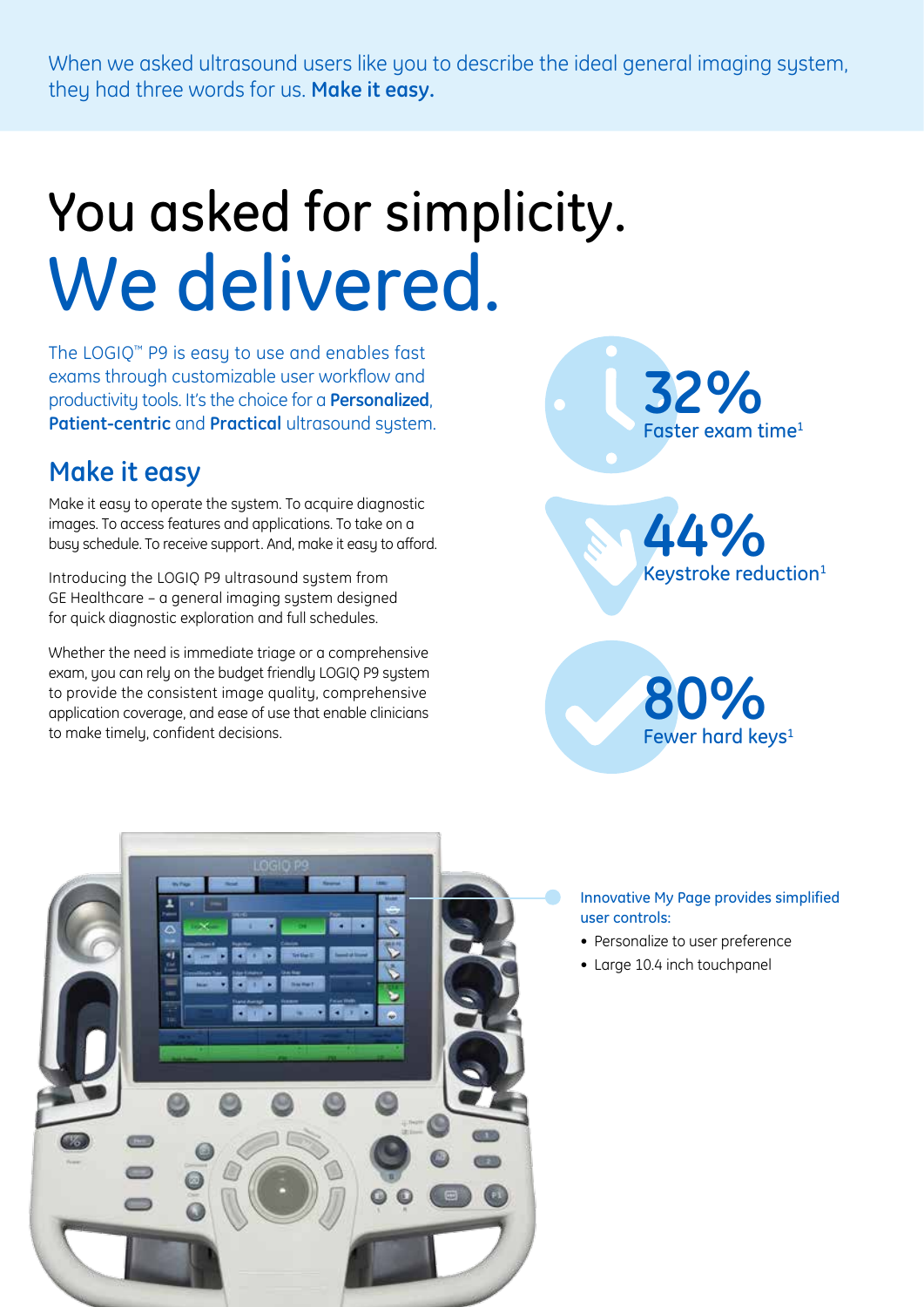## **Personalized**...to help you customize your workflow

The key to the system's simplicity is intuitive console controls and a personalized digital user interface called My Page. This innovative GE Healthcare feature enables you to customize workflow preferences and populate the large touch screen with use case presets you designate including:

- Measurements Body patterns
	-
- Comments Functions
	-

With My Page, there are no extra controls to slow you down. Simply log in, select the appropriate exam type, and you are ready to begin scanning. Additional user defined keys help you quickly access most often used features. Easy to learn and use, the LOGIQ P9 supports high efficiency for busy schedules.

### **Patient-centric**...to help you provide excellent patient care

The LOGIQ P9 supports your diagnostic confidence across a wide range of patient exams.

### Provide high quality diagnosis

- Excellent image quality with minimal tweaking required
- Superb B-Mode spatial and contrast resolution

### Address various clinical needs

• Wide selection of high quality probes for excellent exam coverage including abdominal, small parts, vascular, cardiac, musculoskeletal and OB/GYN imaging

### Apply advanced imaging tools

• Utilize advanced imaging tools when you need them including B-Flow™, 3D/4D, Elastography, Stress Echo, TVI/TVD, and CEUS

## **Practical...**a smart choice for usability and investment value

The LOGIO P9 system easily adjusts to your working style, preferences and variable needs throughout your workday.

### Designed for user comfort and easy workflow

- Large 21.5 inch monitor and accessible 10.4 inch touchscreen
- Simple operating panel design with fewer physical keys<sup>1</sup>
- Fully articulating arm, with up/down/swivel
- Compact, lightweight design to accommodate small spaces and offers enhanced mobility including wireless LAN and Power Assistant battery operation
- Digital TGC and digital keuboard
- Windows® 7 operating system with 64 bit computing

#### Increase exam speed and efficiency

• Automated tools help provide fast exams including Auto Image Optimization, Auto IMT, AutoEF, Measure Assistant, Compare Assistant and Scan Assistant

#### Easy access to support

- My Trainer, on-board training modules, help accelerate operational confidence
- LOGIQ Club website offers educational resources to help optimize system utilization
- Purchasable service agreement options including remote service capabilities such as remote 'system diagnostics' and 'software downloads' support equipment uptime *Please refer to the back page for a list of purchasable options.*